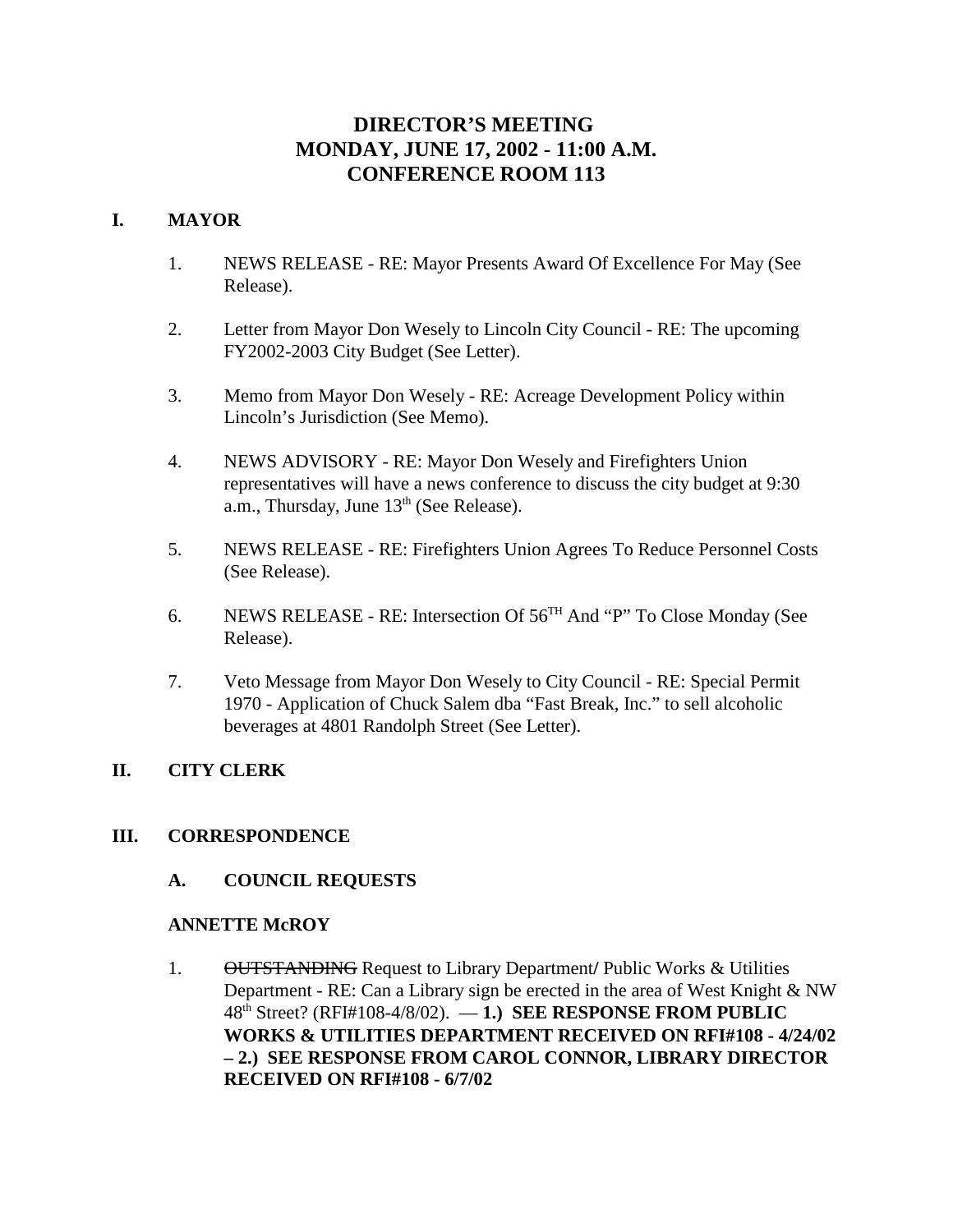- 2. OUTSTANDING Request to Nicole Fleck-Tooze, Public Works & Utilities Department/Health Department (Health - RFI#110A) – RE: (Again) A problem with one of the undeveloped lots,  $544$  Lamont (PW – RFI#110 -  $5/8/02$ ). — 1.) **PUBLIC WORKS & UTILITIES DEPARTMENT REFERRED THIS RFI#110 TO THE HEALTH DEPARTMENT - RFI#110A FORWARD TO THE HEALTH DEPARTMENT — 2.) SEE RESPONSE FROM HEALTH DEPARTMENT RECEIVED ON RFI#110A - 6/03/02 - WAS REFERRED TO JOHN BOISE IN BUILDING & SAFETY**
- 3. OUTSTANDING Request to Library Department RE: Kids using the Internet at the libraries (RFI#111 - 5/30/02)
- 4. OUTSTANDING Request to County Commissioners RE: Promoting Lincoln (RFI#112 - 6/03/02)
- 5. Request to Health Department/PRT Team RE: Junk problem at 225 NW 22<sup>nd</sup> Street (RFI#113 - 6/6/02)
- 6. Request to Public Works/StarTran RE: The location of a bus stop sign in front of The Imperial Palace Restaurant at  $27<sup>th</sup>$  & Vine (RFI#114 -  $6/7/02$ ).  $-1$ .) SEE **RESPONSE FROM LARRY D. WORTH, STARTRAN RECEIVED ON RFI#114 - 6/13/02**

## **TERRY WERNER**

- 1. OUTSTANDING Request to Parks & Recreation Department RE: Woods Park (RFI#59 - 4/30/02)
- 2. OUTSTANDING Request to Lynn Johnson, Parks & Recreation Director RE: Bike Path (RFI#60 - 5/22/02)
- 3. Request to Norman Agena, County Assessor RE: Commercial Property Assessments (RFI#61 - 5/22/02). — **1.) SEE RESPONSE FROM NORMAN AGENA, COUNTY ASSESSOR RECEIVED ON RFI#61 - 5/23/02**
- 4. OUTSTANDING Request to Public Works & Utilities Department RE: Public transportation and ease of walking or biking (RFI#62 - 5/22/02)
- 5. Request to Ann Harrell, Mayor's Office RE: Employees/Consultants (RFI#63 6/6/02)
- 6. Request to Dana Roper, City Law Department RE: Liquor Licenses/Special Permits (RFI#64 - 6/6/02)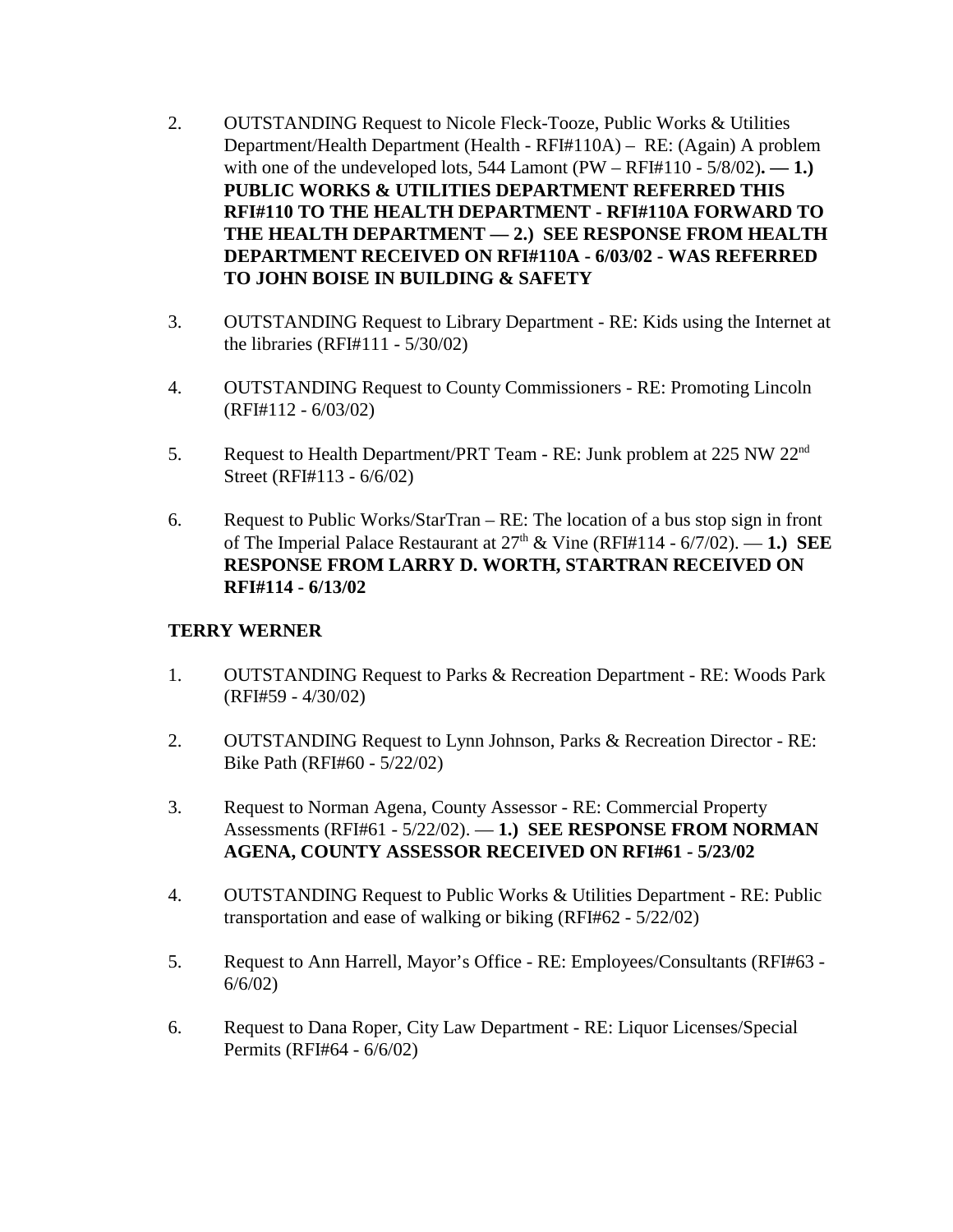7. Request to Urban Development Department - RE: The old Midas Muffler Shop on N. 27<sup>th</sup> Street - Alpine Village (RFI#65 - 6/10/02)

# **COLEEN SENG**

- 1. Request to Public Works & Utilities Department-Transportation RE: A left turn signal at 48th & Adams (RFI#899 - 5/20/02). — **1.) SEE RESPONSE FROM LARRY JOCHUM & SCOTT OPFER, PUBLIC WORKS & UTILITIES DEPARTMENT RECEIVED ON RFI#899 - 6/11/02**
- 2. Response from John C. McQuinn, City Law Department received on 6/10/02 to RFI#901 (See Response).

# **KEN SVOBODA**

1. Letter from Ken Svoboda to Mayor Don Wesely - RE: In response to your letter dated June 11, 2002 regarding your statement - the FY2002-2003 Budget (See Letter).

# **JON CAMP**

1. Letter from Jon Camp to Mayor Don Wesely - RE: In response to your letter dated June 11, 2002 regarding your statement - the FY2002-2003 Budget (See Letter).

## **B. DIRECTORS AND DEPARTMENT HEADS**

# **CITY LAW DEPARTMENT**

1. Letter from Joel D. Pedersen, Assistant City Attorney to Alan Hersch, Aquila, Inc. - RE: Energy Options 2002 (See Letter).

## **EMERGENCY MANAGEMENT**

1. Report from Doug Ahlberg - RE: Domestic Preparedness Lincoln After-Action Report - Biological Weapons - Tabletop Exercise - March 8, 2002 (Copy of this Report on file in the City Council Office).

## **FINANCE/CITY TREASURER**

1. Material from Don Herz & Melinda J. Jones - RE: Resolution & Finance Department Treasurer Of Lincoln, Nebraska - Investments Purchased Between June 3 and June 7, 2002 (See Material).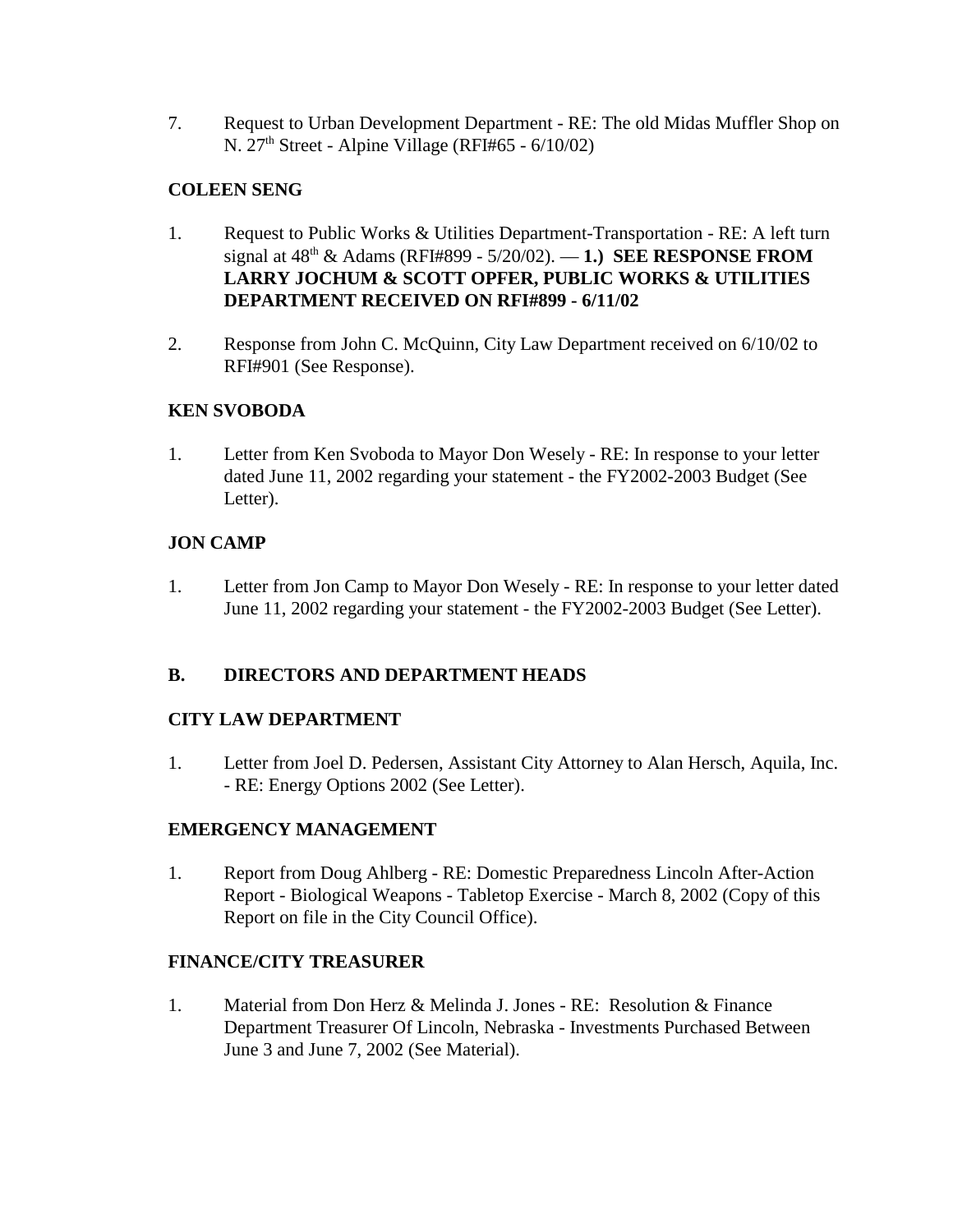## **HEALTH DEPARTMENT**

1. NEWS RELEASE - RE: Lincoln-Lancaster County Safe Kids Coalition Focuses On Prevention Of Traumatic Brain Injury - Interactive, Free Safety Event Teaches Families Invaluable Lessons (See Release).

# **LIBRARY**

- 1. NEWS RELEASE RE: Lincoln City Libraries Celebrate 125 Years (See Release).
- 2. Meeting Notice from Carol Connor RE: Notice to hereby given the Library Board of Trustees, Lincoln City Libraries, will accept public comment on proposed Internet Safety Policy - On June  $13<sup>th</sup>$  & June  $15<sup>th</sup>$  (See Notice).

## **PLANNING**

1. Letter from Kent Morgan to Joan Ray, City Council Offices - RE: On behalf of the entire Planning Department staff, please let me take this opportunity to extend our appreciation to you and your staff for the exceptional contribution you've made these past many months to the City-County Comprehensive Plan process (See Letter).

## **PLANNING COMMISSION FINAL ACTION . . . . . .**

- 1. Special Permit No. 1977 (Child Care Center 452 So. 25<sup>th</sup> Street) Resolution No. PC-00748.
- 2. Final Plat No. 02013 Heritage Lakes Addition (So.  $98<sup>th</sup> \&$  Pine Lake Road) Resolution No. PC-00747.

## **PUBLIC WORKS & UTILITIES DEPARTMENT**

- 1. Memo from Dennis Bartels RE: Alley Vacation 38<sup>th</sup> & Calvert (See Memo).
- 2. Material from Greg Topil RE: The alley obstructions & vacation process in the alley bounded by Sheridan Blvd. - Calvert, and So. 38<sup>th</sup> - Woodbine Avenue (See Material).
- 3. Response Letter from Mike Brienzo, Transportation Planner to Michael Carlin RE: The Lincoln Metropolitan Planning Organization (MPO) activities - (See Letter).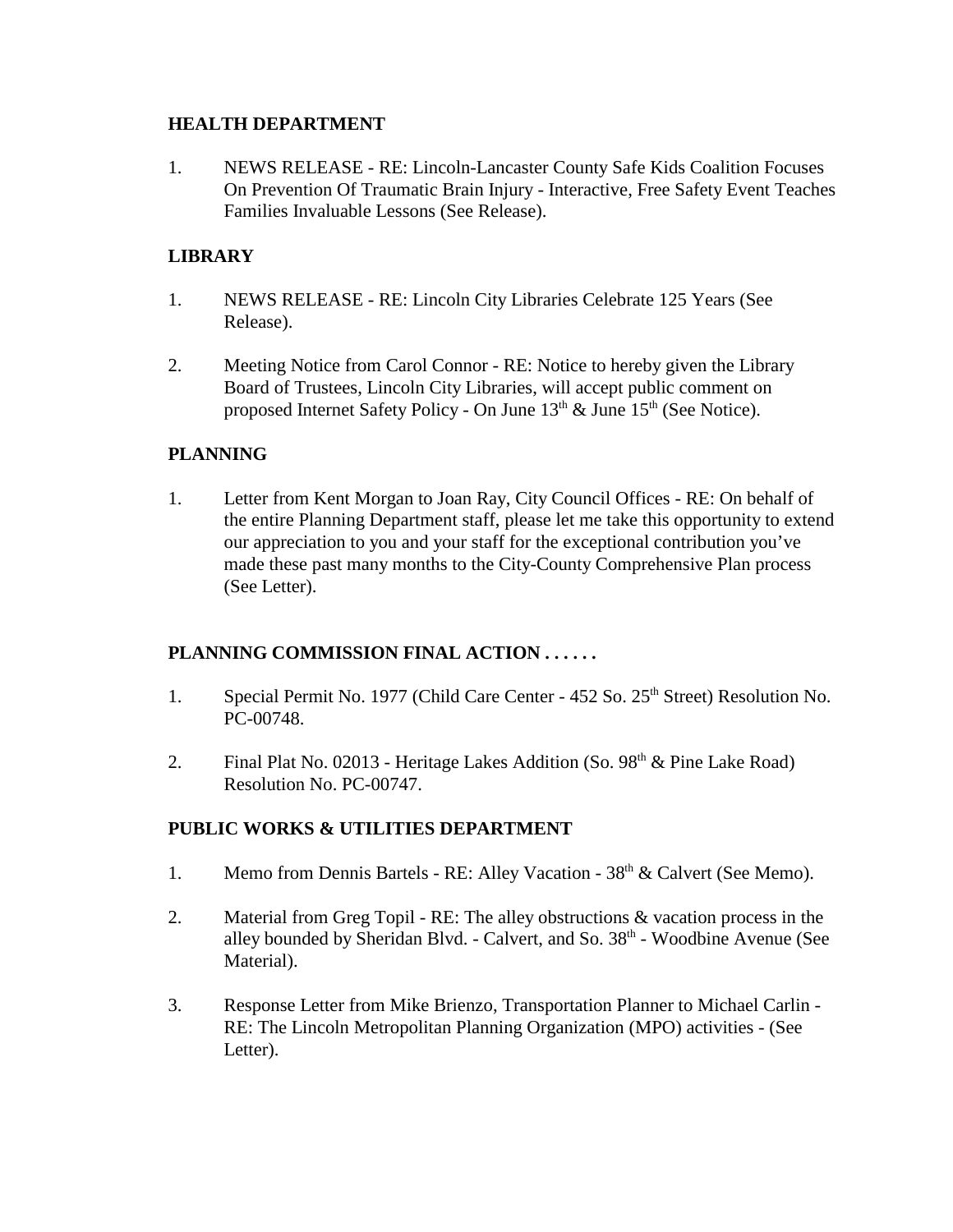## **REAL ESTATE DIVISION**

1. Inter-Office Memo from Clinton W. Thomas - RE: Vacation of all streets and alleys and rights-of-way adjacent to Blocks 13-20, 37- 40, Hawthorne Addition, except the west 55 feet of the east-west alley in Block 37 (See Memo).

## **WEED CONTROL AUTHORITY**

1. Combines Weed Program - City of Lincoln - May 2002 Monthly Report - Noxious Weed Control Authority.

# **C. MISCELLANEOUS**

- 1. E-Mail from Garrold and Mardel Timmons RE: In favor of creating an ornamental lighting district for the Woodsdale neighborhood (See E-Mail).
- 2. Letter & Petition with a lot of Signatures from concerned citizens in the Irvingdale Community - RE: This petition is in response to the changes made concerning the closing of the Irvingdale Pool on August 4, 2002 (See Petition).
- 3. E-Mail from Janet Danielson RE: Supporting the Woodsdale Blvd. Ornamental Lighting (See E-Mail).
- 4. E-Mail from Todd L. & Wendy K. Johnson RE: Supporting the Ornamental Lighting District for the Woodsdale Neighborhood (See E-Mail).
- 5. E-Mail from Keith W. Heckman RE: Supporting the Ornamental Lighting District for the Woodsdale Neighborhood (See E-Mail).
- 6. E-Mail from Tammy Wiebe RE: Sidewalk Eden Pool Area (See E-Mail).
- 7. Letter from Lisa A. Fusillo RE: Opposed to the Ordinance for Ornamental Lighting District for Woodsdale (See Letter).
- 8. Letter from Thomas & Susan Tallman RE: Support the Woodsdale Ornamental Lighting District (See Letter).
- 9. Letter from Nancy Stuckey RE: Support the Woodsdale Ornamental Lighting District (See Letter).
- 10. Letter from Community Advisory Group, Lena Merrill Community Learning Center, Saratoga School and others listed on the letter - RE: To express our support of two services in our neighborhood that are threatened by budget cuts (See Letter).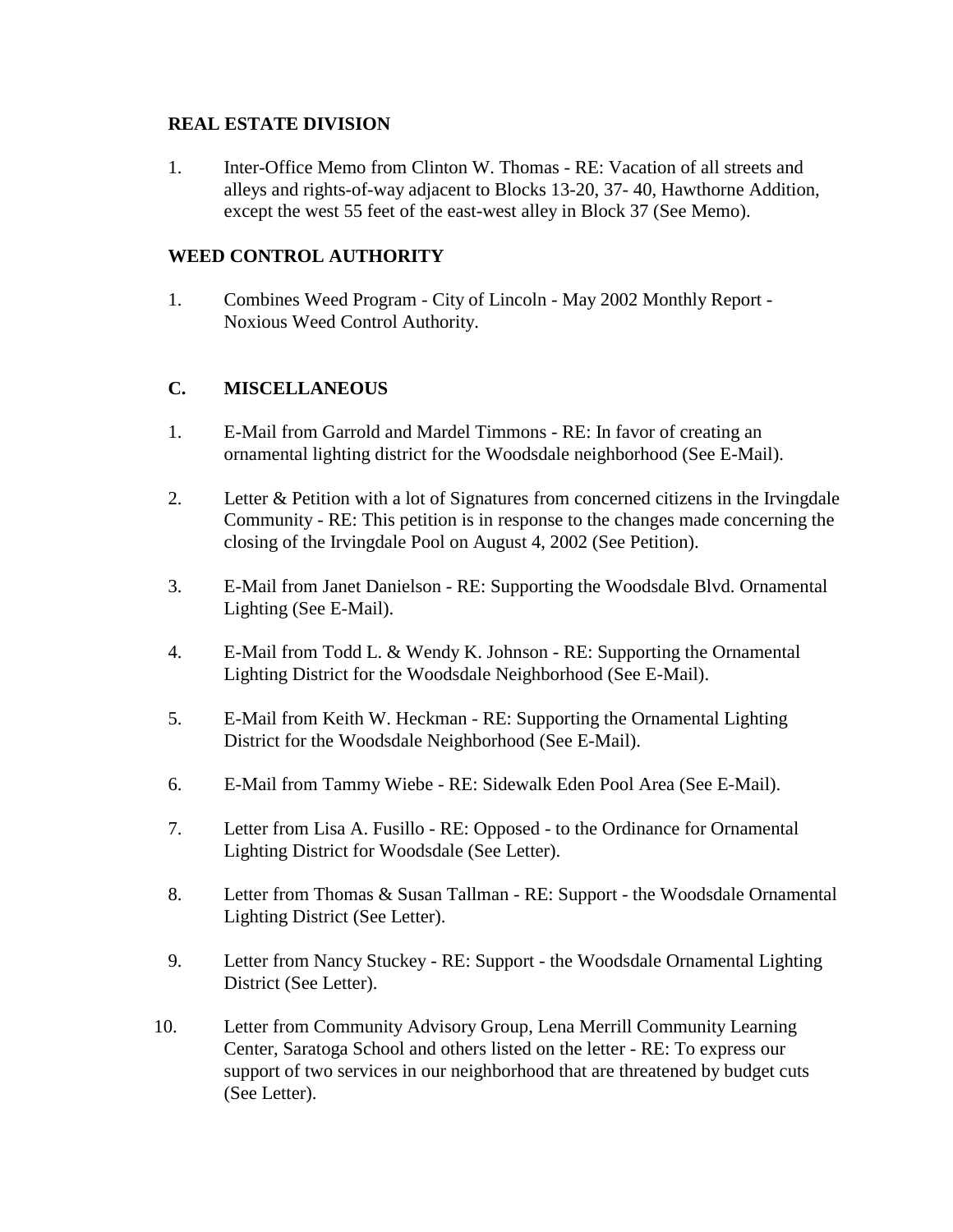# **IV. DIRECTORS**

# **V. CITY COUNCIL MEMBERS**

# **VI. ADJOURNMENT**

da061702/tjg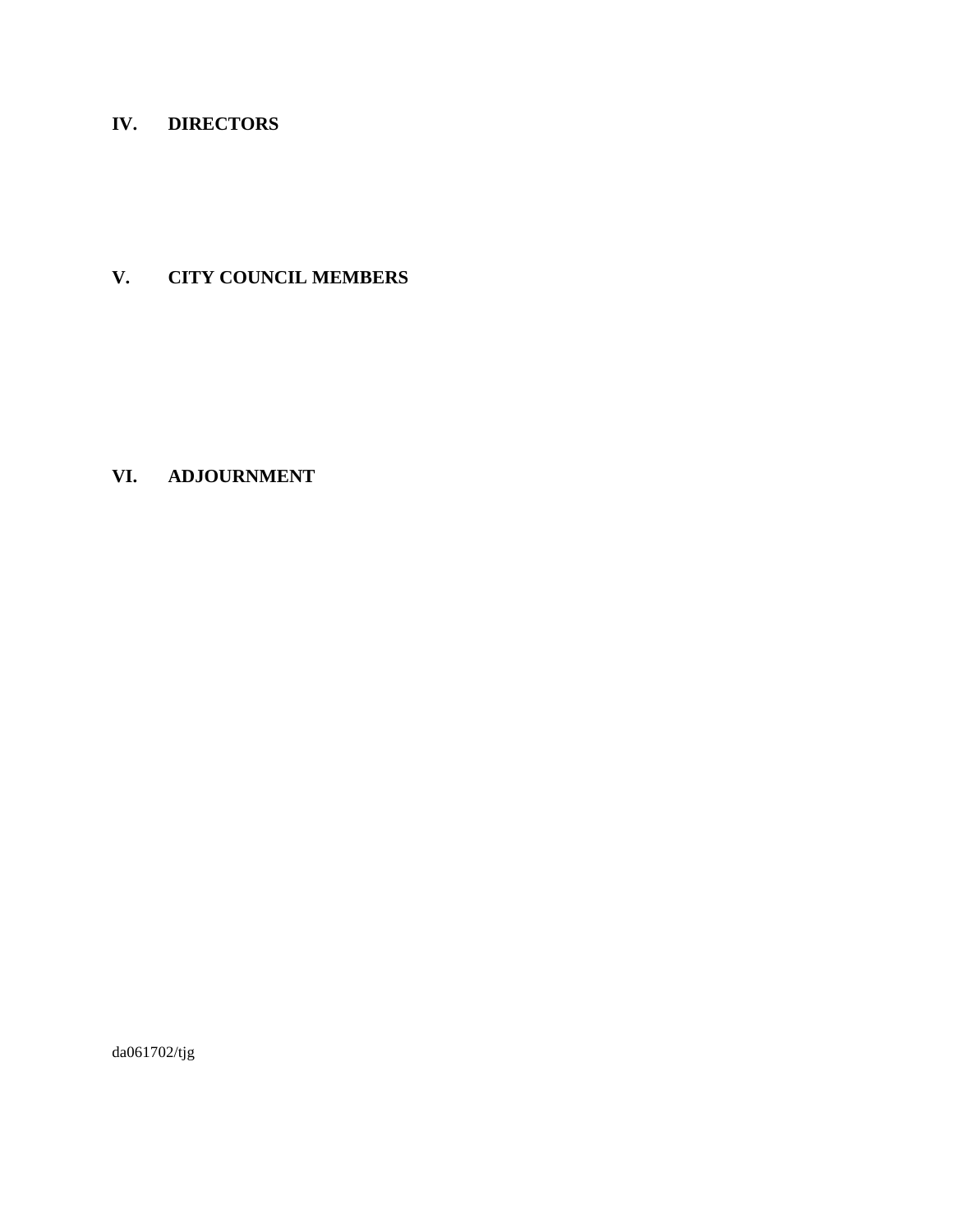# **DIRECTOR'S MEETING MINUTES MONDAY, JUNE 17, 2002 CONFERENCE ROOM 113**

**Council Members Present:** Jon Camp, Vice-Chair; Coleen Seng, Ken Svoboda, Annette McRoy, Glenn Friendt.

**Council Member Absent:** Jonathan Cook, Chair**;** Terry Werner

**Others Present:** Mayor Don Wesely, Mark Bowen, Lin Quenzer, Ann Harrell, Mayor's Office; Deputy City Clerk, Teresa Meier-Brock; Dana Roper, City Attorney; Directors and Department Heads; Darrell Podany, Aide to Council Members Camp, Friendt, & Svoboda; Tammy Grammer, City Council Staff and Nate Jenkins, Lincoln Journal Star Representative.

[Mr. Camp, Vice-Chair conducted the Director's Meeting today. Mr. Cook, Chair and Mr. Werner are gone today.]

## **I. MAYOR**

Mayor Don Wesely stated to Council that since they've last gathered they're able to notice that an agreement with the Firefighters will save them a significant amount of money in their contract over \$400,000, which they are very pleased about and proud of our Fire Department.

Mayor Don Wesely stated to Council that the University Baseball season ended, but it was a good run.

Mayor Don Wesely stated to Council that they did have "Haymarket Heydays". Mayor Wesely stated to Council that Mr. Coleman put up flags and he doesn't know if they noticed it, but the flags will be up until the Fourth of July. Mayor Wesely stated to Council that they started on Flag Day and will go through until the Fourth of July. Mayor Wesely stated to Council that this is a nice project and indicated that this is the first year for it, which they raised the money to do it. Mayor Wesely stated to Council that there is 230 to 240 something flags around the Haymarket area and all over the Ball Park.

Mayor Don Wesely stated to Council that he doesn't know if they had a chance to stop by the "June Teenth" event that was on Saturday [June  $15<sup>th</sup>$ ], but it was a nice turn out for it. Ms. McRoy stated to Mayor Wesely that she just missed him. Mayor Wesely commented to Ms. McRoy you were over there. Ms. McRoy stated to Mayor Wesely 'yes', everyone said that he had just left. Mayor Wesely stated so they had a busy weekend.

Mr. Camp stated to Mayor Wesely that on one of the items that he has listed on here was the Veto Message that he sent back to them regarding the liquor license at  $48<sup>th</sup> \&$ Randolph, which he had told them that he would be doing it. Mr. Camp stated that he has had a couple of calls about it and he was wondering if there's any further discussion on it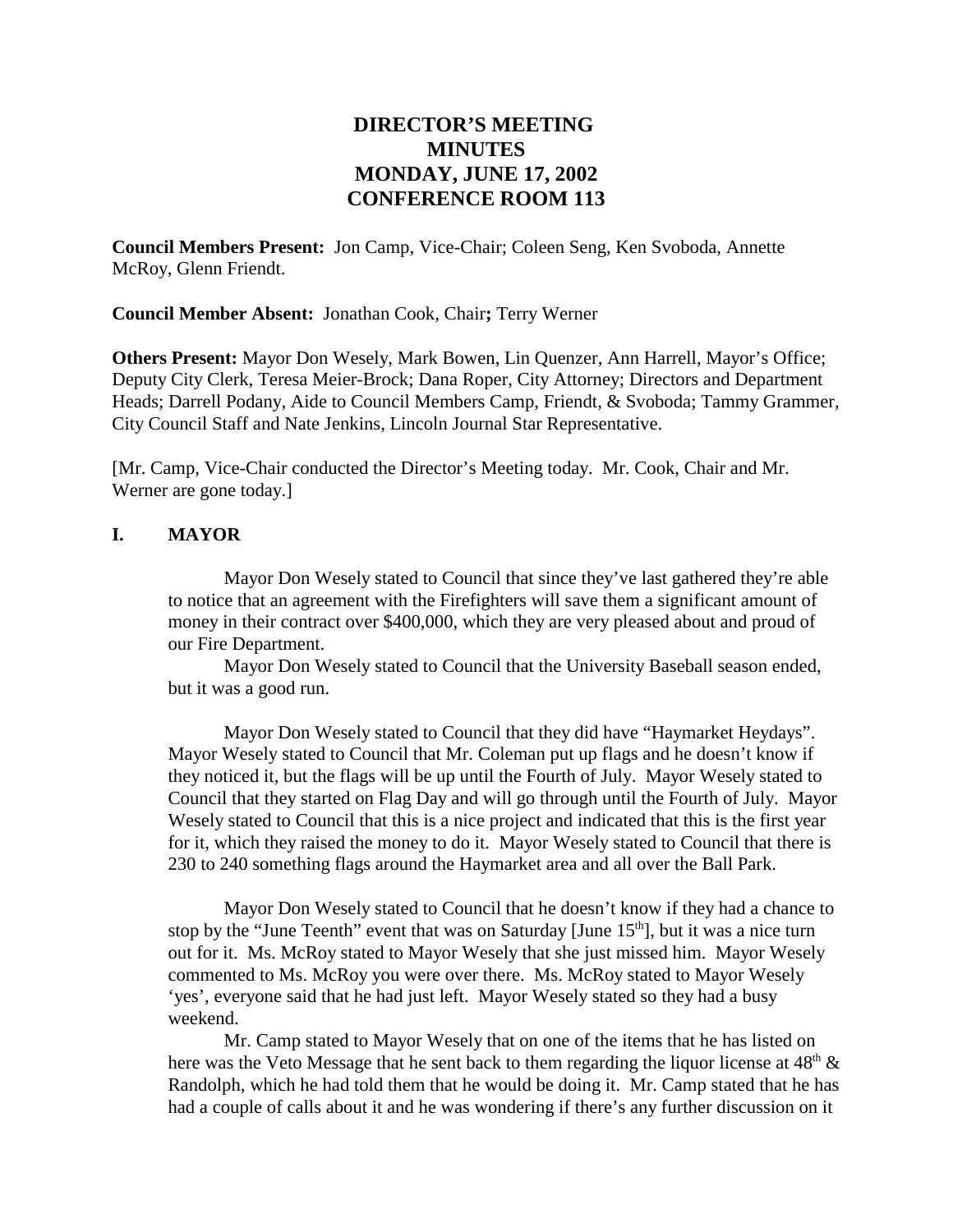or if its concluded at this point. Mr. Svoboda stated to Mr. Camp that somebody would have to change their vote. Mr. Camp stated that they have Terry [Werner] and Jonathan [Cook] gone today.

- 1. NEWS RELEASE RE: Mayor Presents Award Of Excellence For May. NO COMMENTS
- 2. Letter from Mayor Don Wesely to Lincoln City Council RE: The upcoming FY2002-2003 City Budget. — NO COMMENTS
- 3. Memo from Mayor Don Wesely RE: Acreage Development Policy within Lincoln's Jurisdiction. — NO COMMENTS
- 4. NEWS ADVISORY RE: Mayor Don Wesely and Firefighters Union representatives will have a news conference to discuss the city budget at 9:30 a.m., Thursday, June  $13<sup>th</sup>$ . — Mayor Don Wesely mentioned this issue during his comments to Council under "I. Mayor". (See that discussion)
- 5. NEWS RELEASE RE: Firefighters Union Agrees To Reduce Personnel Costs. — Mayor Don Wesely mentioned this issue during his comments to Council under "I. Mayor". (See that discussion)
- 6. NEWS RELEASE RE: Intersection Of  $56<sup>TH</sup>$  And "P" To Close Monday. NO COMMENTS
- 7. Veto Message from Mayor Don Wesely to City Council RE: Special Permit 1970 - Application of Chuck Salem dba "Fast Break, Inc." to sell alcoholic beverages at 4801 Randolph Street. — Mr. Camp mentioned this issue already during Mayor Wesely's comments to Council. (See that discussion)

#### **II. CITY CLERK**

Deputy City Clerk Teresa Meier-Brock stated to Council that in regards to Items 7, 8 & 12 [Amending the Corporate limits of the City by annexing approximately 18.18 acres of property generally located south of West Adams Street and east of N.W.  $48<sup>th</sup>$ Street; Change of Zone 3353-Application of M & S Construction for a change of zone from AG Agricultural District to R-3 Residential District on property generally located south of West Adams Street and east of N.W.  $48<sup>th</sup>$  Street; and Accepting and approving the preliminary plat of Ashley Heights 1<sup>st</sup> Addition, including exceptions to the design standards to permit a 19.5' man-hole depth, off-site storm water detention, and N.W. 48<sup>th</sup> Street to be built without curb and gutter, on property generally located south of West Adams Street and east of N.W.  $48<sup>th</sup>$  Street] she would like to call these three items together.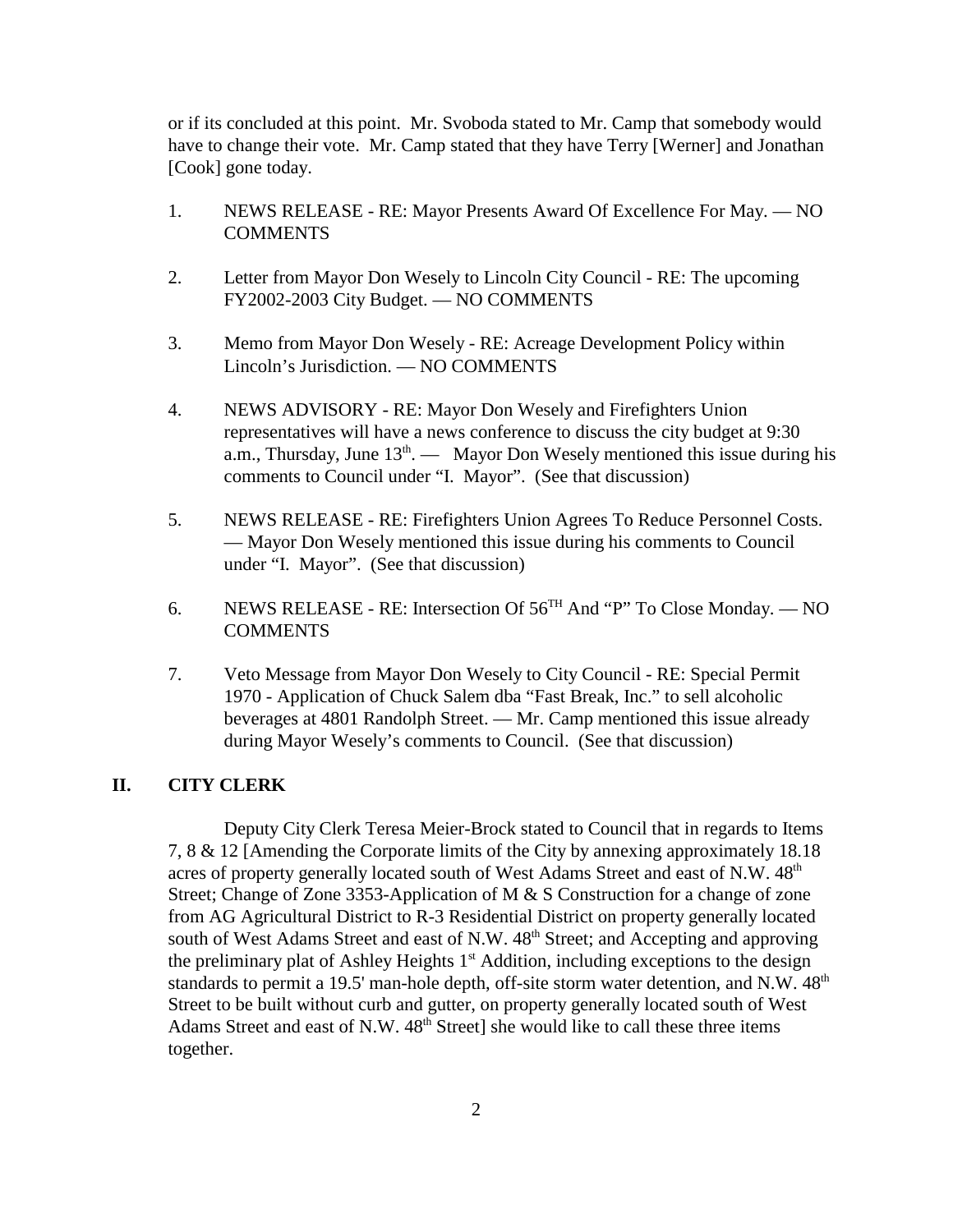Deputy City Clerk Teresa Meier-Brock stated to Council that in regards to Items 10 & 11 [Special Permit No. 1952 - Application of Robert Beck, Kit Dimon, Diane Oldfather, Zane and Ethel Fairchild, Alan and Jacqueline Embury, Vincent and Janice Goracke, and Herbert and Barbara Griess to develop Hawkswood Estates 1<sup>st</sup> Addition Community Unit Plan consisting of 28 dwelling units and a church on property generally located at S. 70<sup>th</sup> Street and Old Cheney Road; and Accepting and approving the preliminary plat of Hawkswood Estates  $1<sup>st</sup>$  Addition, including waivers of the required sidewalks on one side of the streets, pedestrian way easements on blocks longer than 1,000 feet, maximum block length, and the 3 to 1 depth to width ratio, on property generally located at S.  $70<sup>th</sup>$  Street and Old Cheney Road] she would like to call these two items together.

Deputy City Clerk Teresa Meier-Brock stated to Council that once they're in the voting session that Items 17 & 18 [Setting the hearing date of Monday, July 1, 2002 at 1:30 p.m. for the application of Mission 3, LLC dba U-STOP for a Class D liquor license located at 110 West "O" Street; and Setting the hearing date for Monday, July 1, 2002 at 1:30 p.m. for the Mangers Application of Marjorie I. Tyler for West "O" PNP Inc. dba Petro Sport located at 2000 West "O" Street] will be added to it for setting the hearing dates for liquor.

Deputy City Clerk Teresa Meier-Brock stated to Council that there is no Miscellaneous Referral Sheet.

## **III. CORRESPONDENCE**

#### **A. COUNCIL REQUESTS**

#### **ANNETTE McROY**

- 1. OUTSTANDING Request to Library Department**/** Public Works & Utilities Department - RE: Can a Library sign be erected in the area of West Knight & NW 48th Street? (RFI#108-4/8/02). — **1.) SEE RESPONSE FROM PUBLIC WORKS & UTILITIES DEPARTMENT RECEIVED ON RFI#108 - 4/24/02 – 2.) SEE RESPONSE FROM CAROL CONNOR, LIBRARY DIRECTOR RECEIVED ON RFI#108 - 6/7/02. —** Ms. McRoy stated to Tammy Grammer that she has all the information that she needs, so she can remove this Request For Information (#108) off of the Agenda. Ms. Grammer stated to Ms. McRoy okay.
- 2. OUTSTANDING Request to Nicole Fleck-Tooze, Public Works & Utilities Department/Health Department (Health - RFI#110A) – RE: (Again) A problem with one of the undeveloped lots,  $544$  Lamont (PW – RFI#110 -  $5/8/02$ ). — 1.) **PUBLIC WORKS & UTILITIES DEPARTMENT REFERRED THIS**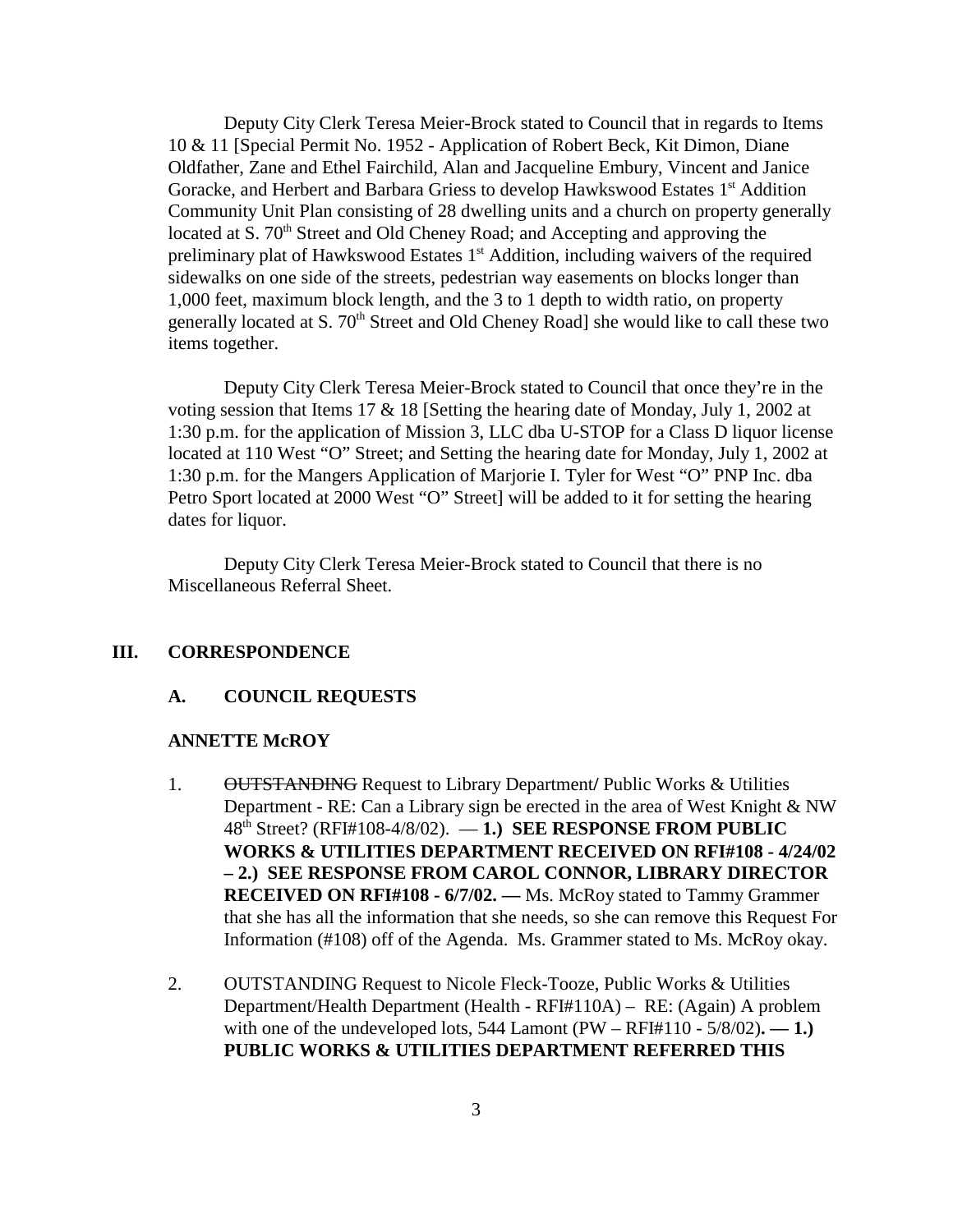**RFI#110 TO THE HEALTH DEPARTMENT - RFI#110A FORWARD TO THE HEALTH DEPARTMENT — 2.) SEE RESPONSE FROM HEALTH DEPARTMENT RECEIVED ON RFI#110A - 6/03/02 - WAS REFERRED TO JOHN BOISE IN BUILDING & SAFETY. —** NO COMMENTS

- 3. OUTSTANDING Request to Library Department RE: Kids using the Internet at the libraries (RFI#111 - 5/30/02). — NO COMMENTS
- 4. OUTSTANDING Request to County Commissioners RE: Promoting Lincoln (RFI#112 - 6/03/02). — NO COMMENTS
- 5. Request to Health Department/PRT Team RE: Junk problem at 225 NW 22<sup>nd</sup> Street (RFI#113 - 6/6/02). — NO COMMENTS
- 6. Request to Public Works/StarTran RE: The location of a bus stop sign in front of The Imperial Palace Restaurant at  $27<sup>th</sup>$  & Vine (RFI#114 -  $6/7/02$ ).  $-1$ .) SEE **RESPONSE FROM LARRY D. WORTH, STARTRAN RECEIVED ON RFI#114 - 6/13/02. —** NO COMMENTS

#### **TERRY WERNER**

- 1. OUTSTANDING Request to Parks & Recreation Department RE: Woods Park (RFI#59 - 4/30/02). — TERRY WERNER ABSENT - NO COMMENTS
- 2. OUTSTANDING Request to Lynn Johnson, Parks & Recreation Director RE: Bike Path (RFI#60 - 5/22/02). — TERRY WERNER ABSENT - NO **COMMENTS**
- 3. OUTSTANDING Request to Public Works & Utilities Department RE: Public transportation and ease of walking or biking (RFI#62 - 5/22/02). — TERRY WERNER ABSENT - NO COMMENTS
- 4. Request to Ann Harrell, Mayor's Office RE: Employees/Consultants (RFI#63 6/6/02). — TERRY WERNER ABSENT - NO COMMENTS
- 5. Request to Dana Roper, City Law Department RE: Liquor Licenses/Special Permits (RFI#64 - 6/6/02). — TERRY WERNER ABSENT - NO COMMENTS
- 6. Request to Urban Development Department RE: The old Midas Muffler Shop on N.  $27<sup>th</sup>$  Street - Alpine Village (RFI#65 - 6/10/02). — TERRY WERNER ABSENT - NO COMMENTS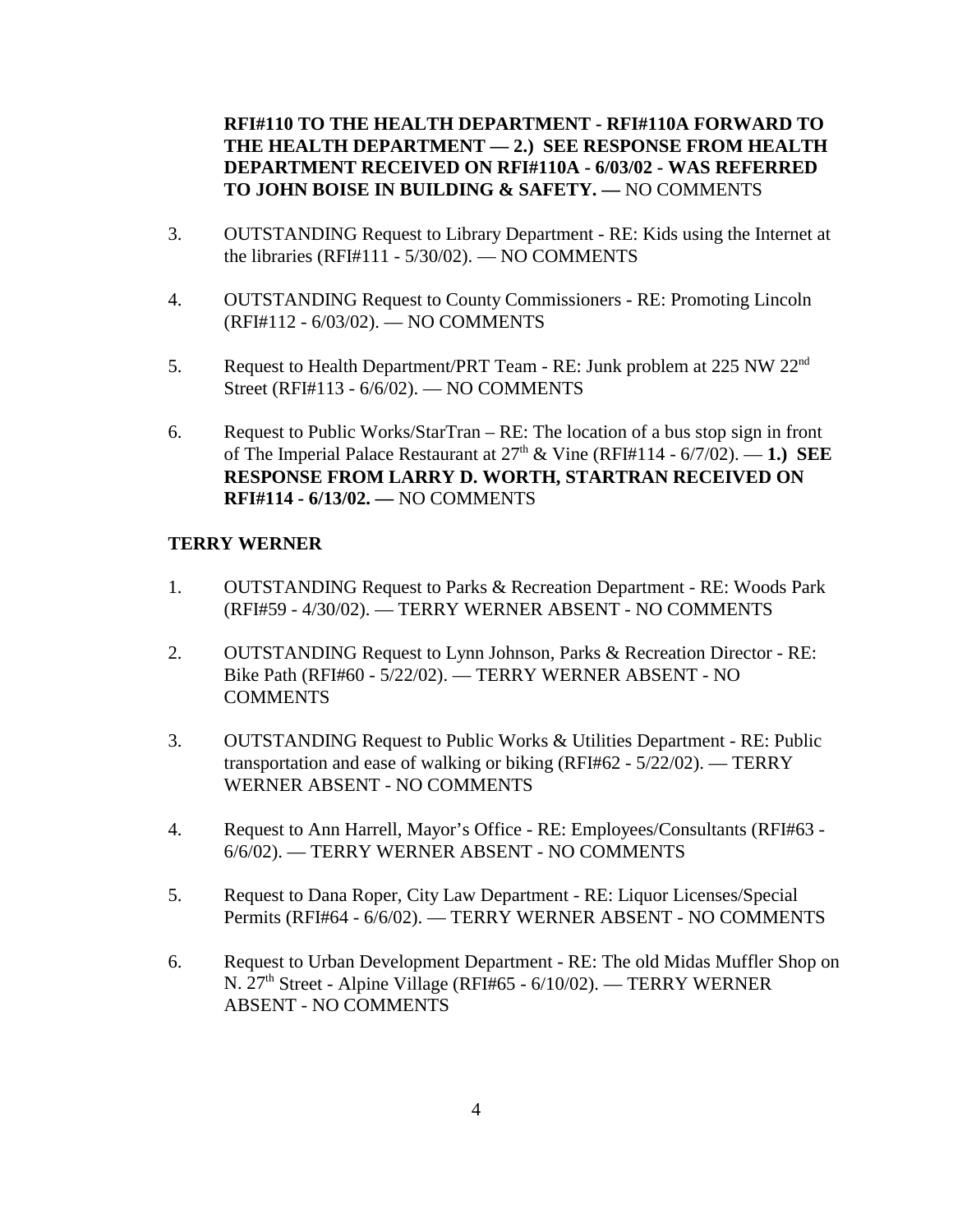#### **COLEEN SENG**

- 1. Request to Public Works & Utilities Department-Transportation RE: A left turn signal at 48th & Adams (RFI#899 - 5/20/02). — **1.) SEE RESPONSE FROM LARRY JOCHUM & SCOTT OPFER, PUBLIC WORKS & UTILITIES DEPARTMENT RECEIVED ON RFI#899 - 6/11/02. —** Ms. Seng stated to Tammy Grammer that she can remove this Request For Information (#899) off of the Agenda. Ms. Grammer stated to Ms. Seng that this Request For Information will be taken off of the Agenda.
- 2. Response from John C. McQuinn, City Law Department received on 6/10/02 to RFI#901. — Ms. Seng stated to Tammy Grammer that she can remove this Request For Information (#901) off of the Agenda. Ms. Grammer stated to Ms. Seng that this Request For Information will be taken off of the Agenda.

#### **KEN SVOBODA**

Mr. Camp stated that there were two items where Ken [Svoboda] and I had responded to the Mayor on his question on some budget items.

Mr. Camp asked Mayor Wesely if he got an invitation from Lincoln Children's Museum on Marilyn Gorham's Retirement Reception and unfortunately it is at 4:00 p.m. on Monday, June 24<sup>th</sup> at the same time as the Mayor's Budget Presentation to the Council and the State of the City. Mr. Camp stated that may be they should send Ms. Gorham something because she sure has given a lot of service to the City. Council agreed that they would send Ms. Gorham a letter of 'Appreciation' from the Council. Mr. Camp stated that Marilyn Gorham has been the Director of the Lincoln Children's Museum and she is retiring and they're having a Retirement Reception for her next Monday and they will not be able to attend it, so he would like a letter put together today expressing their 'thanks' to her for all of her efforts in that regard and get it out today. Mr. Camp stated to Tammy Grammer that they will talk a little bit later about it. Ms. Grammer stated to Mr. Camp okay, she will let Joan [Ray] know. Mr. Camp 'thanked' Ms. Grammer.

1. Letter from Ken Svoboda to Mayor Don Wesely - RE: In response to your letter dated June 11, 2002 regarding your statement - the FY2002-2003 Budget. — Mr. Camp mentioned this letter already. (See brief comments)

#### **JON CAMP**

1. Letter from Jon Camp to Mayor Don Wesely - RE: In response to your letter dated June 11, 2002 regarding your statement - the FY2002-2003 Budget. — Mr. Camp mentioned this letter already. (See brief comments)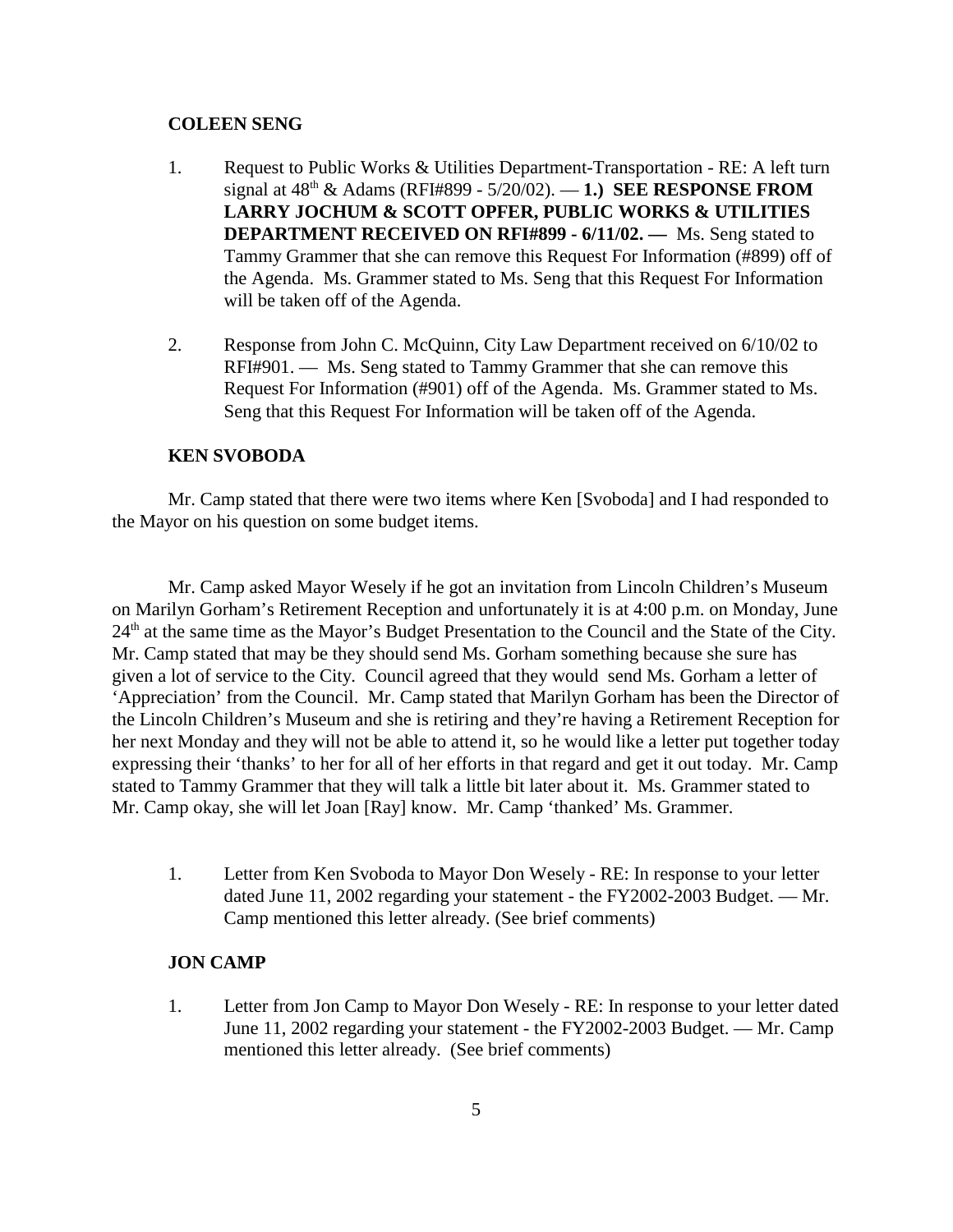#### **B. DIRECTORS AND DEPARTMENT HEADS**

## **CITY LAW DEPARTMENT**

1. Letter from Joel D. Pedersen, Assistant City Attorney to Alan Hersch, Aquila, Inc. - RE: Energy Options 2002. — NOTED WITHOUT COMMENTS

#### **EMERGENCY MANAGEMENT**

1. Report from Doug Ahlberg - RE: Domestic Preparedness Lincoln After-Action Report - Biological Weapons - Tabletop Exercise - March 8, 2002 (Copy of this Report on file in the City Council Office). — NOTED WITHOUT COMMENTS

## **FINANCE/CITY TREASURER**

1. Material from Don Herz & Melinda J. Jones - RE: Resolution & Finance Department Treasurer Of Lincoln, Nebraska - Investments Purchased Between June 3 and June 7, 2002. — NOTED WITHOUT COMMENTS

Mr. Camp asked the Directors if their microphones are working well back there. The Directors stated to Mr. Camp 'yes'. Mr. Camp 'thanked' them.

#### **HEALTH DEPARTMENT**

1. NEWS RELEASE - RE: Lincoln-Lancaster County Safe Kids Coalition Focuses On Prevention Of Traumatic Brain Injury - Interactive, Free Safety Event Teaches Families Invaluable Lessons. — NOTED WITHOUT COMMENTS

#### **LIBRARY**

- 1. NEWS RELEASE RE: Lincoln City Libraries Celebrate 125 Years. NOTED WITHOUT COMMENTS
- 2. Meeting Notice from Carol Connor RE: Notice to hereby given the Library Board of Trustees, Lincoln City Libraries, will accept public comment on proposed Internet Safety Policy - On June  $13<sup>th</sup>$  & June  $15<sup>th</sup>$ . — Ms. McRoy stated that the Internet discussion that she went to on Thursday night at the Eiseley Branch Library went well. Ms. McRoy stated that at the meeting on Thursday night they had about 30 people come out for it. Mayor Wesely asked Ms. McRoy what she thinks was the sense and the feeling of people there. Ms. McRoy stated to Mayor Wesely just to summarize from the people who spoken, she would say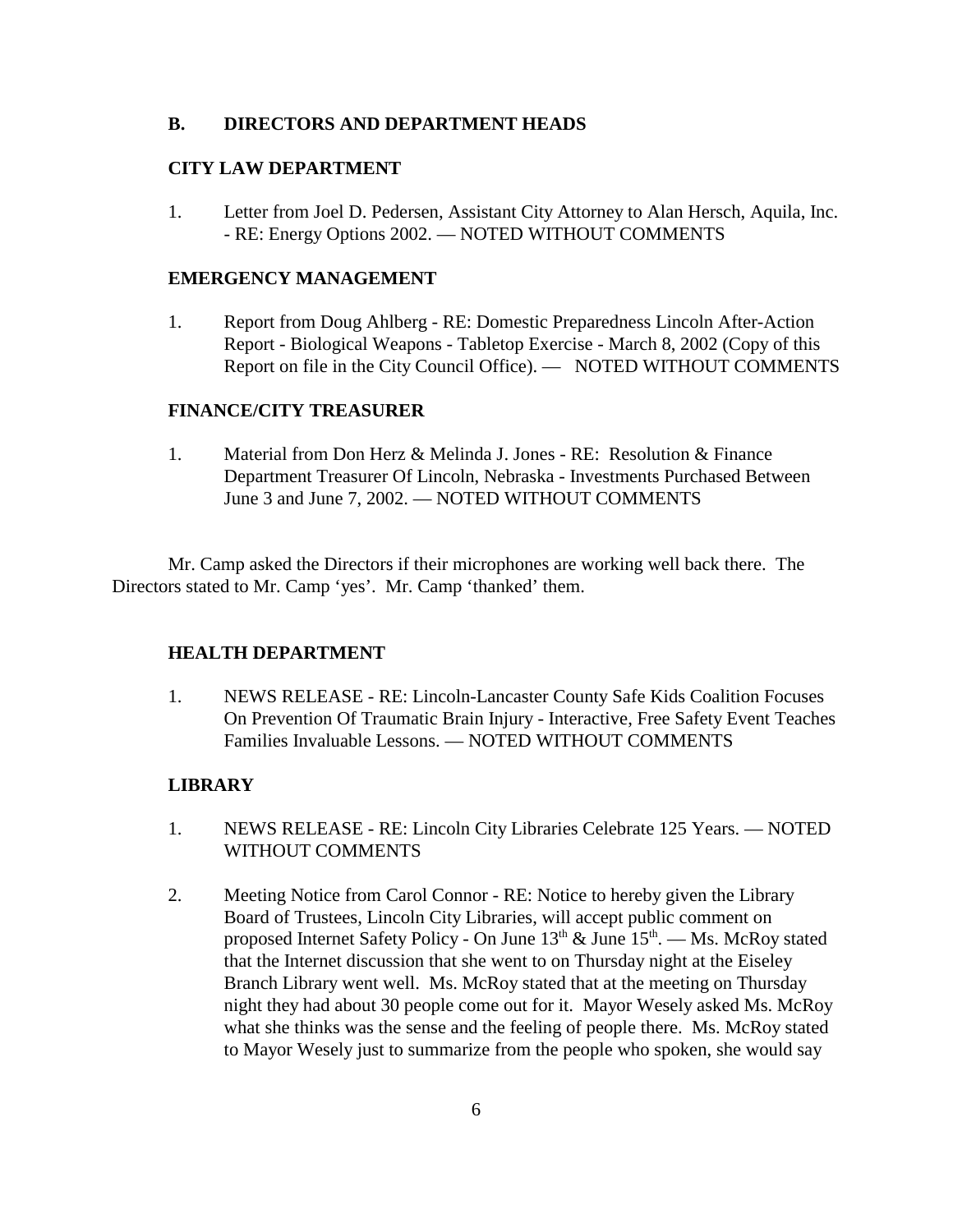that a lot of them were for having the filtering done on the systems and moving the adults to a different room because they felt like they didn't want to block everything that they wanted some computers to be for adult use. But, they really wanted to shield the children from the distasteful websites, so they felt like they wanted filtering and wanted to separate the computers. Ms. McRoy stated that she didn't go to the meeting on Saturday morning. Ms. McRoy asked if this would becoming before them or is it just the Library Board's decision.

Darrell Podany stated to Ms. McRoy that the Library Board will be considering it at their June meeting and possibly setting a Formal Meeting in July to discuss the policy. Mr. Podany stated that right now there is a policy in place and they will discuss it to see if there's any changes to that policy. Mr. Podany stated that right now the policy is not filtering Libraries, any library computers. Discussion continued with comments and questions from the Council. After discussion, Mr. Camp asked Darrell [Podany] if the Library Board will make the final decision. Mr. Podany stated to Mr. Camp that's what policy is for the Library Board to establish. Mr. Camp stated to Mr. Podany okay.

## **PLANNING**

1. Letter from Kent Morgan to Joan Ray, City Council Offices - RE: On behalf of the entire Planning Department staff, please let me take this opportunity to extend our appreciation to you and your staff for the exceptional contribution you've made these past many months to the City-County Comprehensive Plan process. — Mr. Camp 'thanked' Kent Morgan for his letter to them and stated that he would also like to 'thank' everyone for all of their efforts on it. Kent Morgan 'thanked' Mr. Camp.

# **PLANNING COMMISSION FINAL ACTION . . . . . .**

- 1. Special Permit No. 1977 (Child Care Center 452 So. 25<sup>th</sup> Street) Resolution No. PC-00748. — NOTED WITHOUT COMMENTS
- 2. Final Plat No. 02013 Heritage Lakes Addition (So.  $98<sup>th</sup> \& P$ ine Lake Road) Resolution No. PC-00747. — NOTED WITHOUT COMMENTS

#### **PUBLIC WORKS & UTILITIES DEPARTMENT**

- 1. Memo from Dennis Bartels RE: Alley Vacation 38<sup>th</sup> & Calvert. NO **COMMENTS**
- 2. Material from Greg Topil RE: The alley obstructions & vacation process in the alley bounded by Sheridan Blvd. - Calvert, and So.  $38<sup>th</sup>$  - Woodbine Avenue. — NO COMMENTS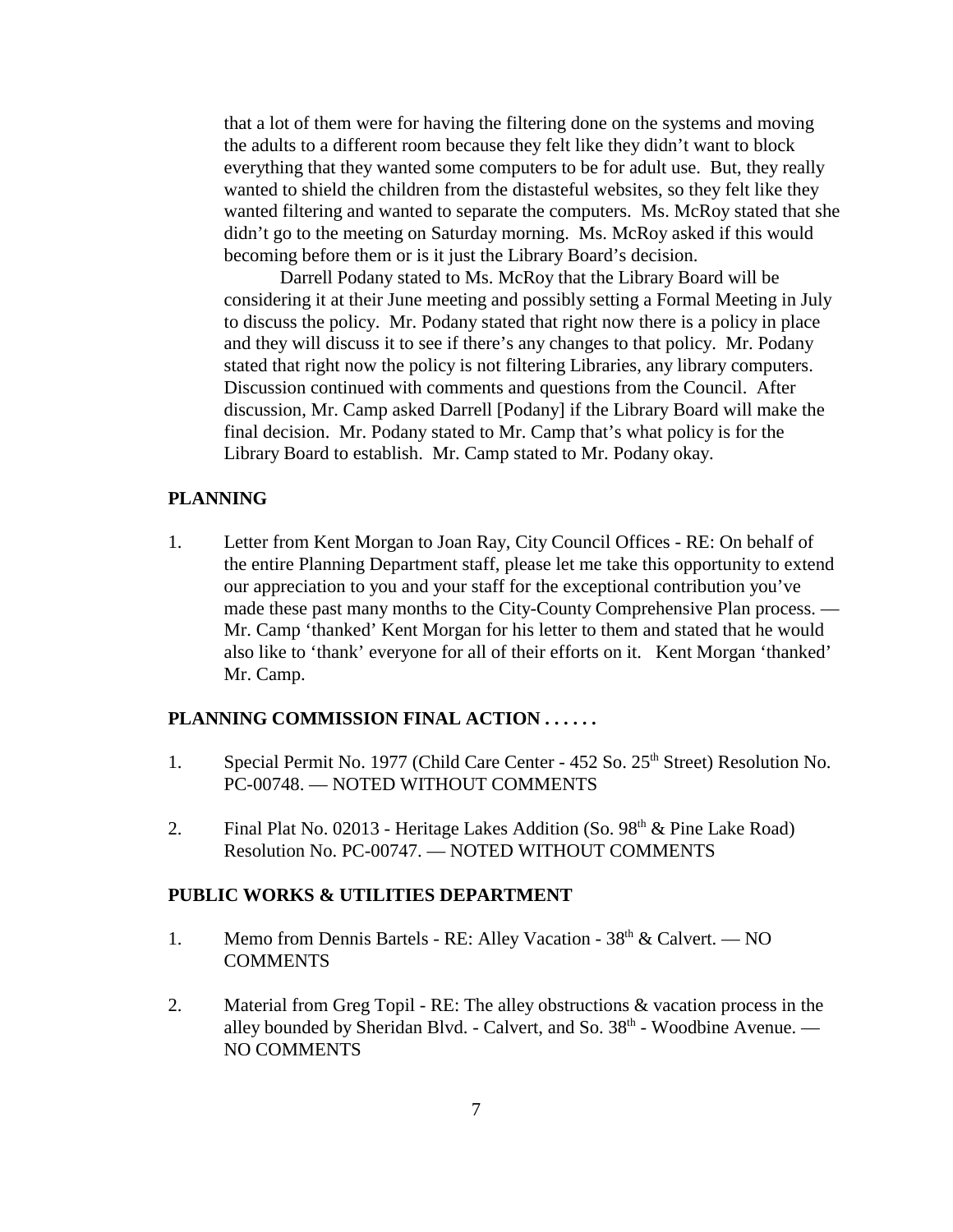3. Response Letter from Mike Brienzo, Transportation Planner to Michael Carlin - RE: The Lincoln Metropolitan Planning Organization (MPO) activities. — NO **COMMENTS** 

## **REAL ESTATE DIVISION**

1. Inter-Office Memo from Clinton W. Thomas - RE: Vacation of all streets and alleys and rights-of-way adjacent to Blocks 13-20, 37- 40, Hawthorne Addition, except the west 55 feet of the east-west alley in Block 37. — NOTED WITHOUT **COMMENTS** 

## **WEED CONTROL AUTHORITY**

1. Combines Weed Program - City of Lincoln - May 2002 Monthly Report - Noxious Weed Control Authority. — NOTED WITHOUT COMMENTS

## **C. MISCELLANEOUS**

Mr. Camp stated that they received quite a few letters regarding the Ornamental Lighting District for the Woodsdale neighborhood and indicated that they will be seeing this issue on their Agenda.

- 1. E-Mail from Garrold and Mardel Timmons RE: In favor of creating an ornamental lighting district for the Woodsdale neighborhood. — NO **COMMENTS**
- 2. Letter & Petition with a lot of Signatures from concerned citizens in the Irvingdale Community - RE: This petition is in response to the changes made concerning the closing of the Irvingdale Pool on August 4, 2002. — Jerry Shorney stated that Lynn Johnson had a nice article in the newspaper yesterday trying to explain why this approach was taken.
- 3. E-Mail from Janet Danielson RE: Supporting the Woodsdale Blvd. Ornamental Lighting. — NOTED WITHOUT COMMENTS
- 4. E-Mail from Todd L. & Wendy K. Johnson RE: Supporting the Ornamental Lighting District for the Woodsdale Neighborhood. — NO COMMENTS
- 5. E-Mail from Keith W. Heckman RE: Supporting the Ornamental Lighting District for the Woodsdale Neighborhood. — NO COMMENTS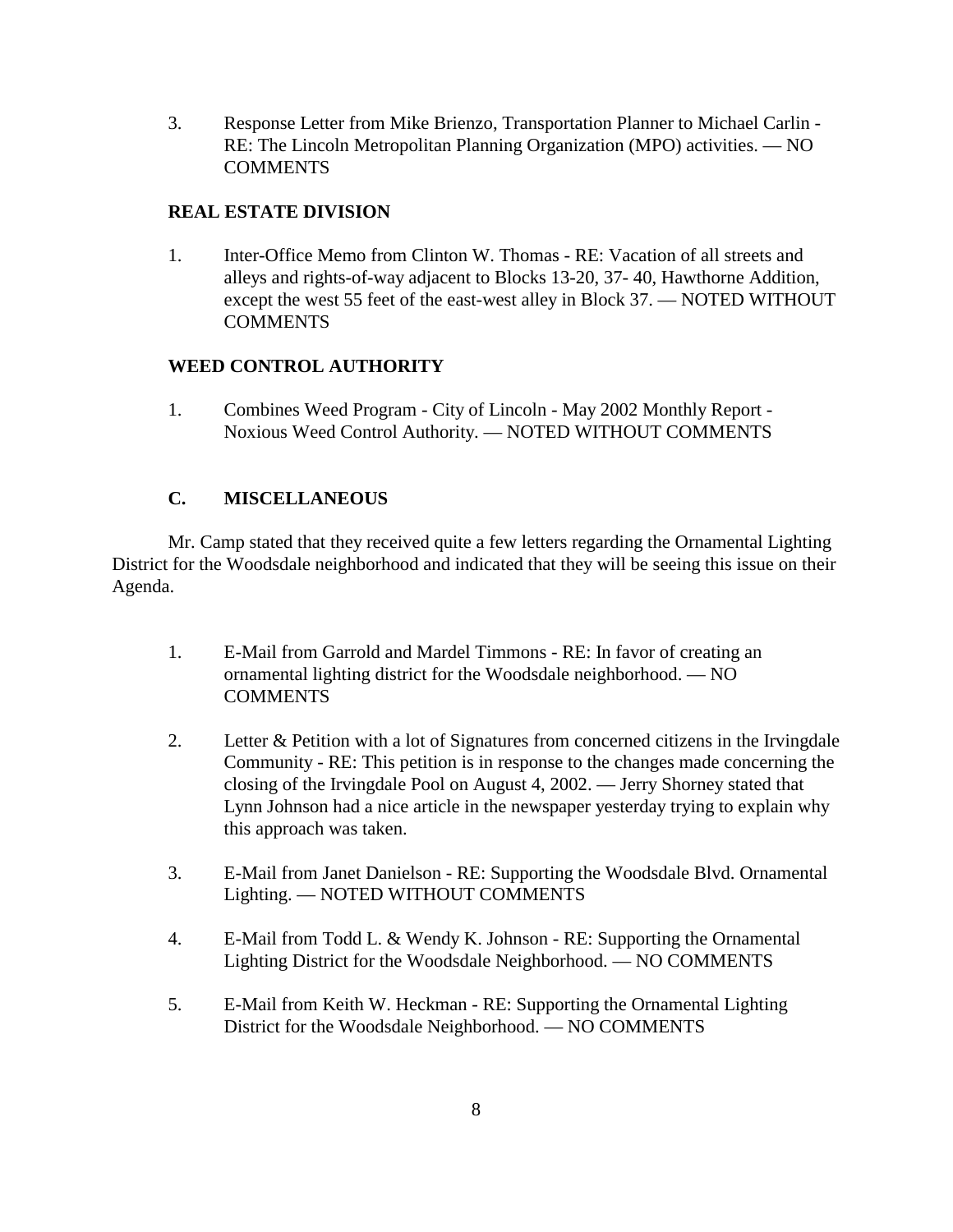- 6. E-Mail from Tammy Wiebe RE: Sidewalk Eden Pool Area. NOTED WITHOUT COMMENTS
- 7. Letter from Lisa A. Fusillo RE: Opposed to the Ordinance for Ornamental Lighting District for Woodsdale. — Ms. Seng asked when will they have the Public Hearing on the proposed ordinance for the Ornamental Lighting District for the Woodsdale neighborhood. Nicole Fleck-Tooze stated to Ms. Seng next week at their night meeting. Ms. Seng stated to Ms. Tooze okay. Ms. Tooze stated to Council that they've got a number of things that will be in their packets, if they haven't received it already and it should be in their packets for next week, so they should have it in advance. Ms. Tooze stated to Council that she will not be at the meeting next week, but Roger Figard and Dennis Bartels will be there. Ms. Seng commented to Ms. Tooze that they have received a lot of letters in regards to this issue.
- 8. Letter from Thomas & Susan Tallman RE: Support the Woodsdale Ornamental Lighting District. — NO COMMENTS
- 9. Letter from Nancy Stuckey RE: Support the Woodsdale Ornamental Lighting District. — NO COMMENTS
- 10. Letter from Community Advisory Group, Lena Merrill Community Learning Center, Saratoga School and others listed on the letter - RE: To express our support of two services in our neighborhood that are threatened by budget cuts. — NOTED WITHOUT COMMENTS

## **IV. DIRECTORS - NO COMMENTS**

#### **V. CITY COUNCIL MEMBERS**

**TERRY WERNER - ABSENT** 

**JONATHAN COOK - ABSENT** 

#### **COLEEN SENG**

Ms. Seng stated that she had a phone call from the gentleman who owns "Flowerama" and indicated that someone else here brought this issue up the other day. Ms. Seng stated that this gentleman doesn't like mobile signs, but he really thinks he needs to have one for a little while so he's getting a permit today and he really would like to have it for a little bit longer than what he is allowed to get it for. Nicole Fleck-Tooze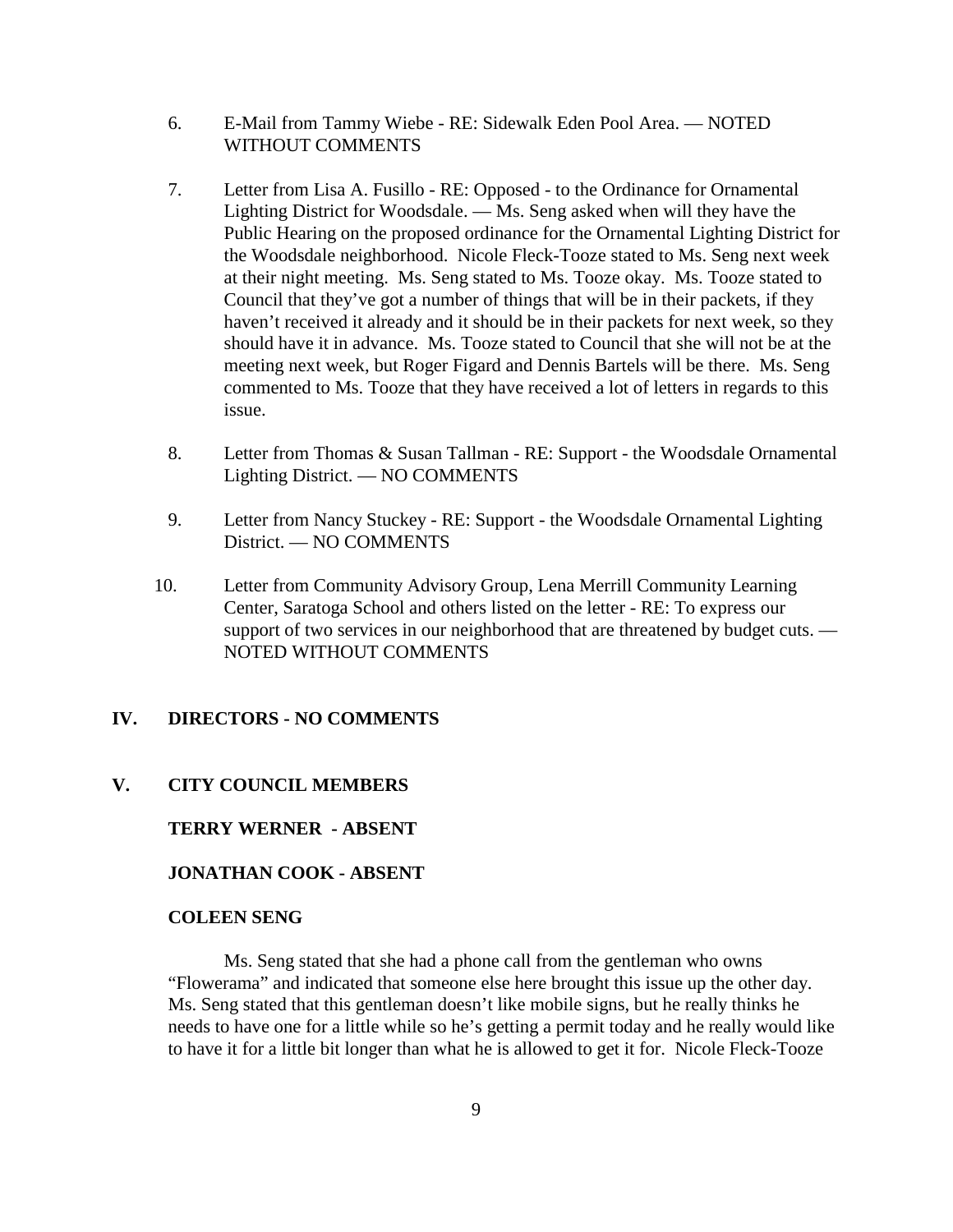asked Ms. Seng if he has already been visiting with somebody in particular on it. Ms. Seng stated to Ms. Tooze that somebody out of Building & Safety just talked to him. Mike Merwick stated that they told him the same thing that they told a multitude of other people that the ordinance says you can have it for 60 days and so there is no extension. Mr. Merwick stated to Council that there's nothing they can do unless they change the ordinance and commented that if they change the ordinance they need to stop and think about the ramifications on the rest of the City. Mr. Merwick stated to Council that 60 days has always worked on other projects that have gone on and indicated that Public Works has a process that they'll give directional signs out there. Mr. Merwick stated to Council that it seems to work for everybody else and that's what most of the other businesses have done, so that's kind of where they are right now. Mr. Merwick stated to Council that they have talked to Rick Peo about it and there's a set time limit and that's what it is supposed to be taken out for. Mr. Merwick stated to Council what Rick Peo said was that they don't have the authority nor does he or anyone to grant an extension. Ms. Seng asked Mr. Merwick how far away are they from when he gets a permit for 60 days from when it is to be finished, so he will have some access to his place. Mr. Merwick stated to Ms. Seng that he doesn't know. Ms. Seng stated that it is not only on "O" Street, but it is the side street that is following him too. Ms. Seng stated that she thinks his problem is because on two sides he's got road construction, not just one. Ms. Seng asked if somebody would check and see about the west side of his place on the time limit of it. Ms. Tooze stated to Ms. Seng that she will check on it. Mayor Wesely stated that they will be done in September, so his problem is for the next couple of months and commented that it has been a tough time. Mr. Merwick stated that problem has gone with everybody up and down there and most everybody that he knows of has gone with the Public Works directional signs, so that's what most everybody is using. Discussion continued with Council, Mayor Wesely, Mike Merwick and Nicole Fleck-Tooze on this issue with comments and questions from the Council.

#### **GLENN FRIENDT**

Mr. Friendt stated to Mayor Wesely that he appreciates his memo on the Acreage Development Policy and he thinks it makes a lot of sense. Mr. Friendt stated that he doesn't know where he comes down in terms of if they got an application in before May  $29<sup>th</sup>$  and the Comp. Plan being approved or after May  $29<sup>th</sup>$  that he was wondering about having everybody who's got an application can they wait until things are done. Mayor Wesely stated to Mr. Friendt that they thought about that, it could go either way frankly and so what he was saying is it would probably be evident may be just to wait for the new standards because people have applied without the new one with the Comp. Plan not being adopted. Mayor Wesely stated that their thought was that they would support whatever the Council wanted to do. Mayor Wesely stated to Kent Morgan that may be he wants to talk about it. Kent Morgan stated that it is just kind of the question of fairness had that happened in the past when new standards come in and what the Mayor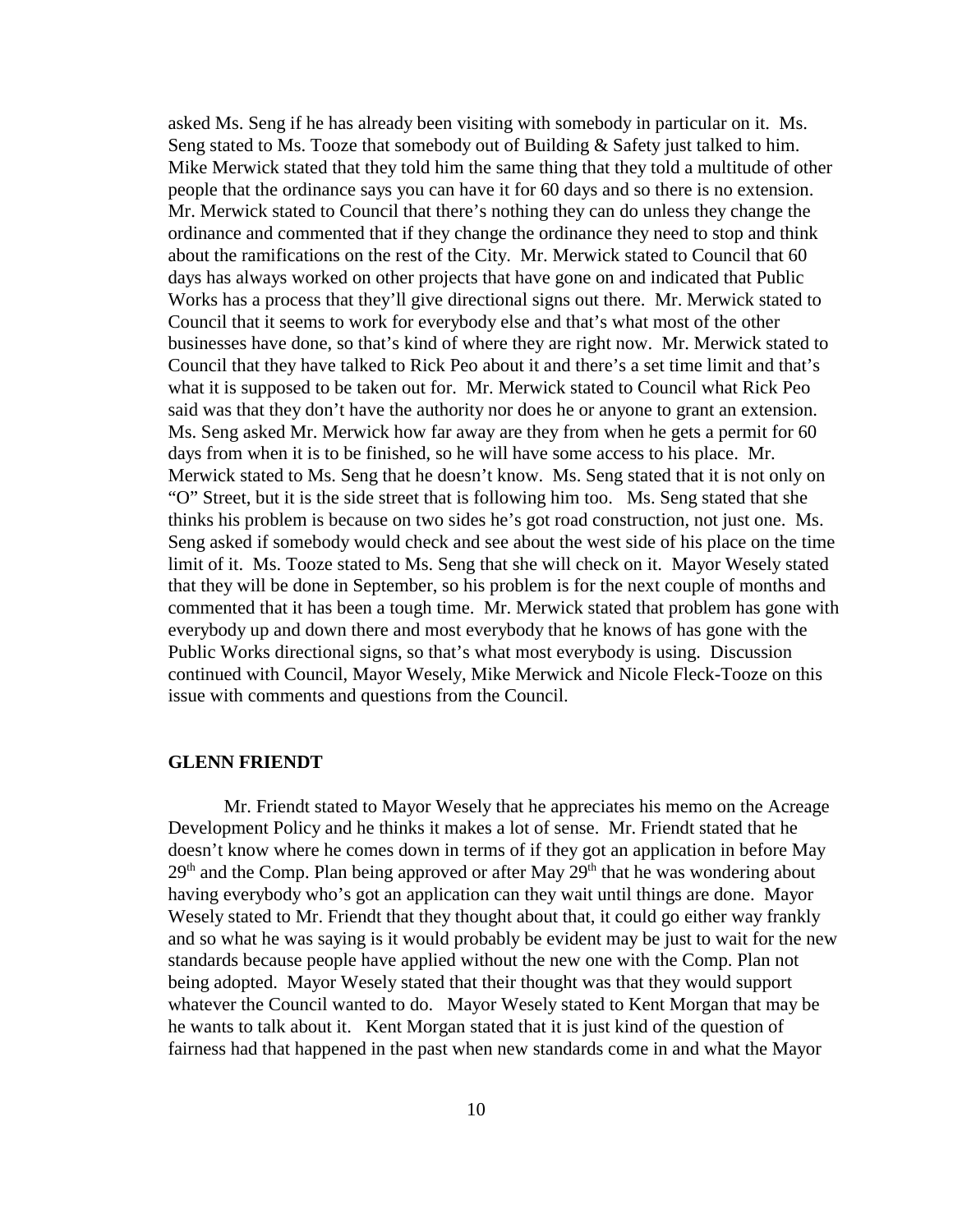was saying is that they would prefer they wait, but certainly understanding the situation if they wanted to go ahead and proceed that they would work with the applicant and commission them all to make sure that they meet at least the old standards. Discussion continued with Council, Mayor Wesely and Kent Morgan on this issue with comments and questions from the Council.

Mr. Friendt 'thanked' Marc Wullschleger for modifying the memo on the Living Wage Information that Terry [Werner] requested.

#### **ANNETTE McROY**

Ms. McRoy stated to Nicole Fleck-Tooze that she just needs to follow up with her regarding West Adams on a paving item, which she has wrote several RFI's on it before and so she wanted to follow up on it and see if she could get a copy of the letter that went out on it before. Ms. McRoy stated that the dust out there is really bad on N.W.  $48<sup>th</sup>$  to 84<sup>th</sup> Street and she has someone else complaining about it and indicated that every summer someone calls in and complains about it. Ms. Tooze stated to Ms. McRoy okay.

#### **KEN SVOBODA - NO COMMENTS**

#### **JON CAMP - NO COMMENTS**

[Mr. Camp, Vice-Chair read through the Director's Addendum for June  $17<sup>th</sup>$ ]

# **ADDENDUM (For June 17th)**

## **I. MAYOR - NONE**

#### **II. CITY CLERK**

1. Letter from Jean Wicklund - brought into Council Office by City Clerk Joan Ross - RE: Opposed to the proposed ornamental lighting in the Lincoln Country Club neighborhood - Woodsdale neighborhood. — NOTED WITHOUT COMMENTS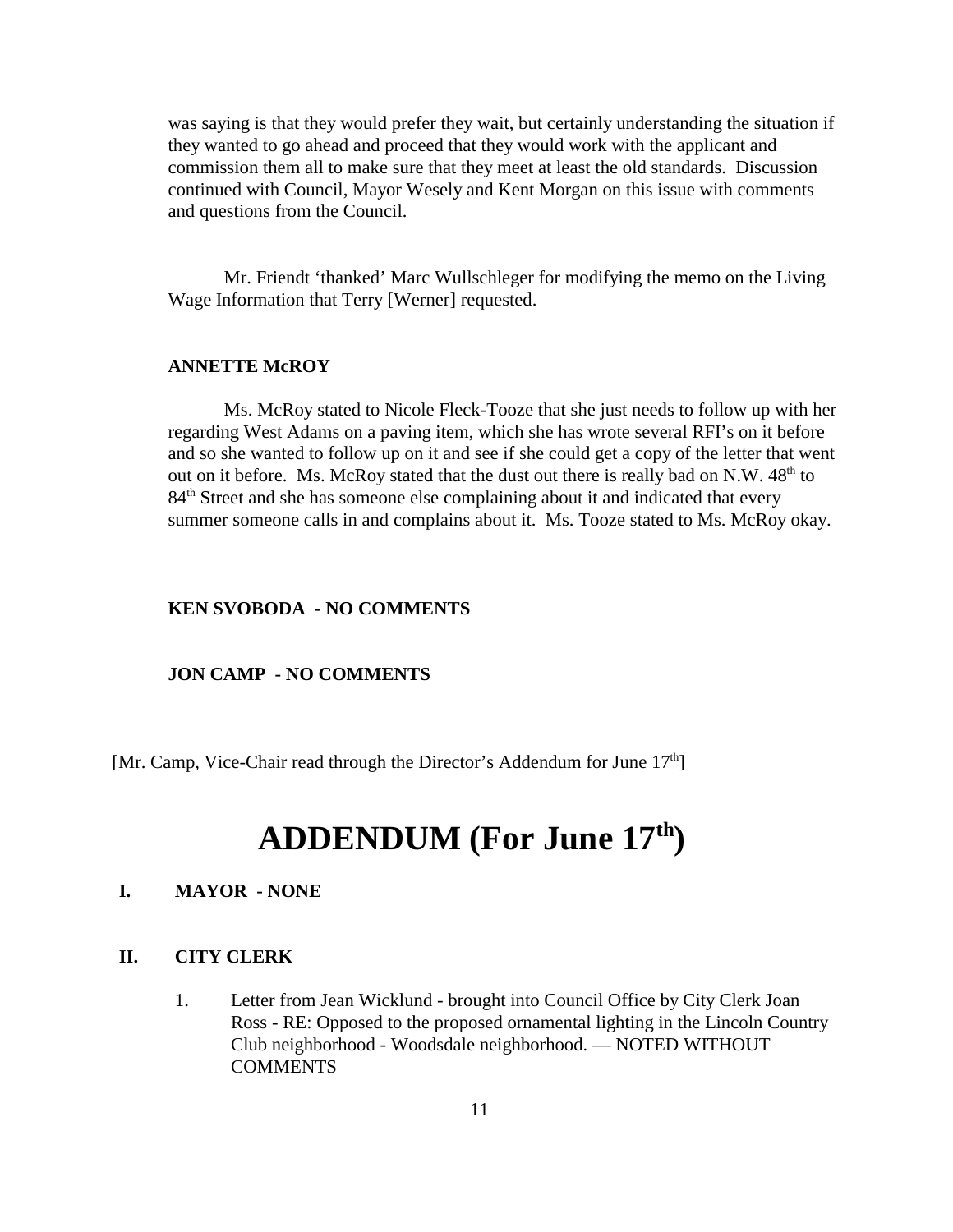## **III. CORRESPONDENCE**

## **A. COUNCIL REQUESTS**

#### **TERRY WERNER**

1. RESPONSE from Dana Roper, City Attorney - RE: Liquor Licenses/Special Permits on RFI#64 - 6/13/02. — NOTED WITHOUT COMMENTS

## **B. DIRECTORS AND DEPARTMENT HEADS**

## **HEALTH DEPARTMENT**

1. NEWS RELEASE - RE: Indoor Air Quality and Mold. — NOTED WITHOUT **COMMENTS** 

#### **PLANNING DEPARTMENT**

1. Letter from Jean Walker - RE: Miscellaneous No. 02005 and Change of Zone No. 3366 (Proposed Text Amendments to Title 26, Land Subdivision Ordinance, and Title 27, Zoning Ordinance, regarding "Impact Fees"). — NOTED WITHOUT COMMENTS

## **C. MISCELLANEOUS**

- 1. Letter from the Arnold Heights Neighborhood Association (AHNA) Board of Directors- RE: In support of the proposed adoption of a system of infrastructure impact fees as a more balanced approach to infrastructure financing. — NOTED WITHOUT COMMENTS
- 2. Letter from Kent Morgan (as a constituent) RE: Supports the creation of an Ornamental Lighting District for the Woodsdale neighborhood. — NOTED WITHOUT COMMENTS
- 3. E-Mail from Pat Sileo, writing on behalf of my mother, Florence Haskins RE: Supports the creation of an Ornamental Lighting District for the Woodsdale neighborhood. — NOTED WITHOUT COMMENTS
- 4. E-Mail from Travis & Karla Jensen RE: Supports the creation of an Ornamental Lighting District for the Woodsdale neighborhood. — NOTED WITHOUT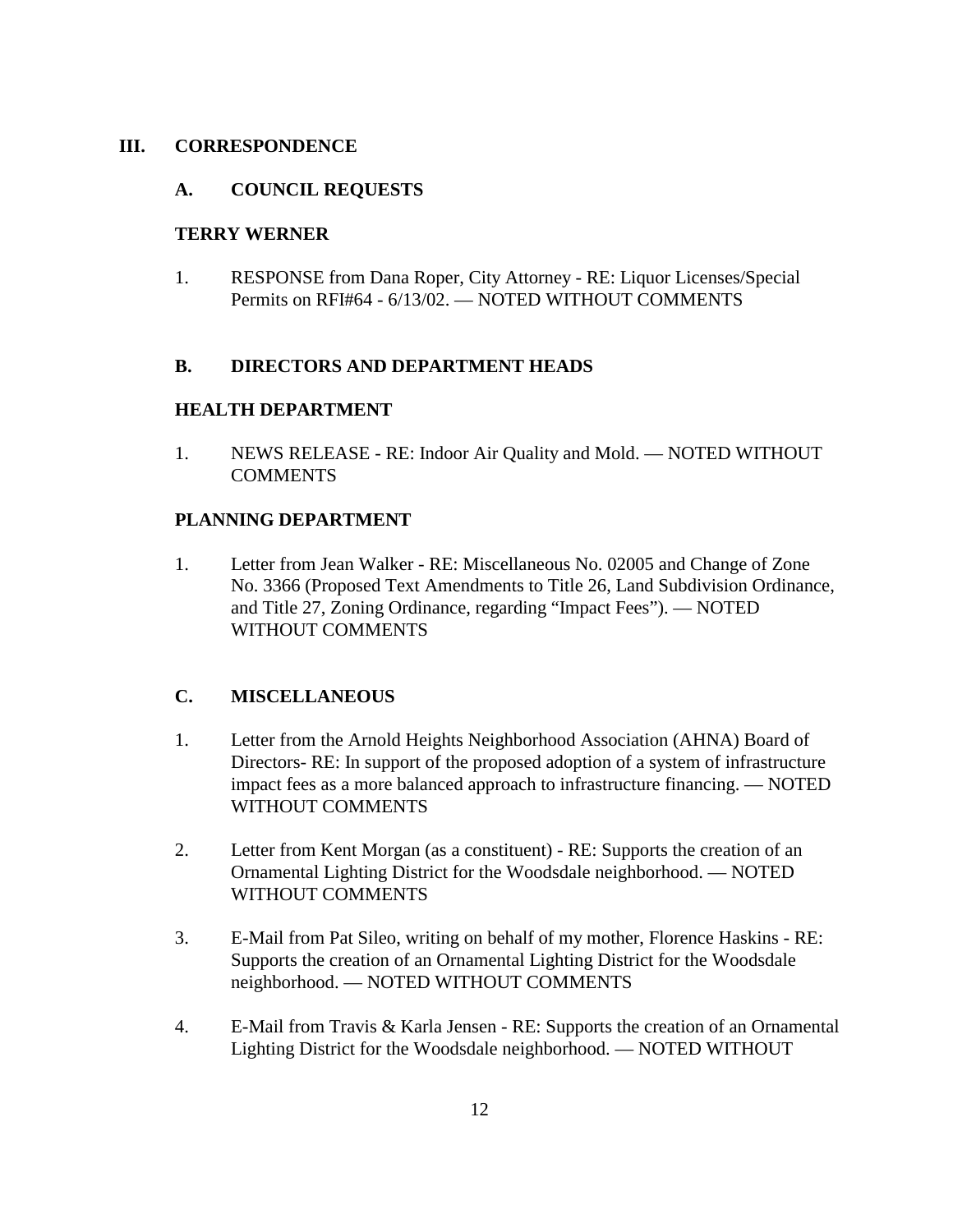#### COMMENTS

- 5. Letter from Scott Stuckey, Ameritas, Life Insurance Corp. RE: Supports the creation of an Ornamental Lighting District for the Woodsdale neighborhood. — NOTED WITHOUT COMMENTS
- 6. Faxed Letter from Connie Jensen, President, Lincoln Independent Business Association (LIBA) - RE: They recognizes the growing capacity needs of our public utilities and that financing is required to support those needs - Feel that the City can solve many of the current issues concerning water and sanitary sewer systems by copying the successful model used by the Lincoln Electric System. — NOTED WITHOUT COMMENTS
- 7. Letter from Board of Directors, Meadowlane Area Residents Association Don Uerling, President - RE: Impact Fees. — NOTED WITHOUT COMMENTS
- 8. Letter from Coert & Katherine Voorhees RE: Absolutely Opposed to the proposed ordinance concerning ornamental light special assessment. — NOTED WITHOUT COMMENTS

Mr. Camp asked Chief Casady if he was satisfied with "Haymarket Heydays". Chief Casady stated to Mr. Camp that they had a few problems, but nothing unusual about it. Mr. Camp stated to Chief Casady that he appreciates all the work that they did there.

Mr. Camp stated that if it is okay with Council, they will start the "Noon" Meeting in about 10 minutes.

## **VI. MEETING ADJOURNED AT 11:28 A.M.**